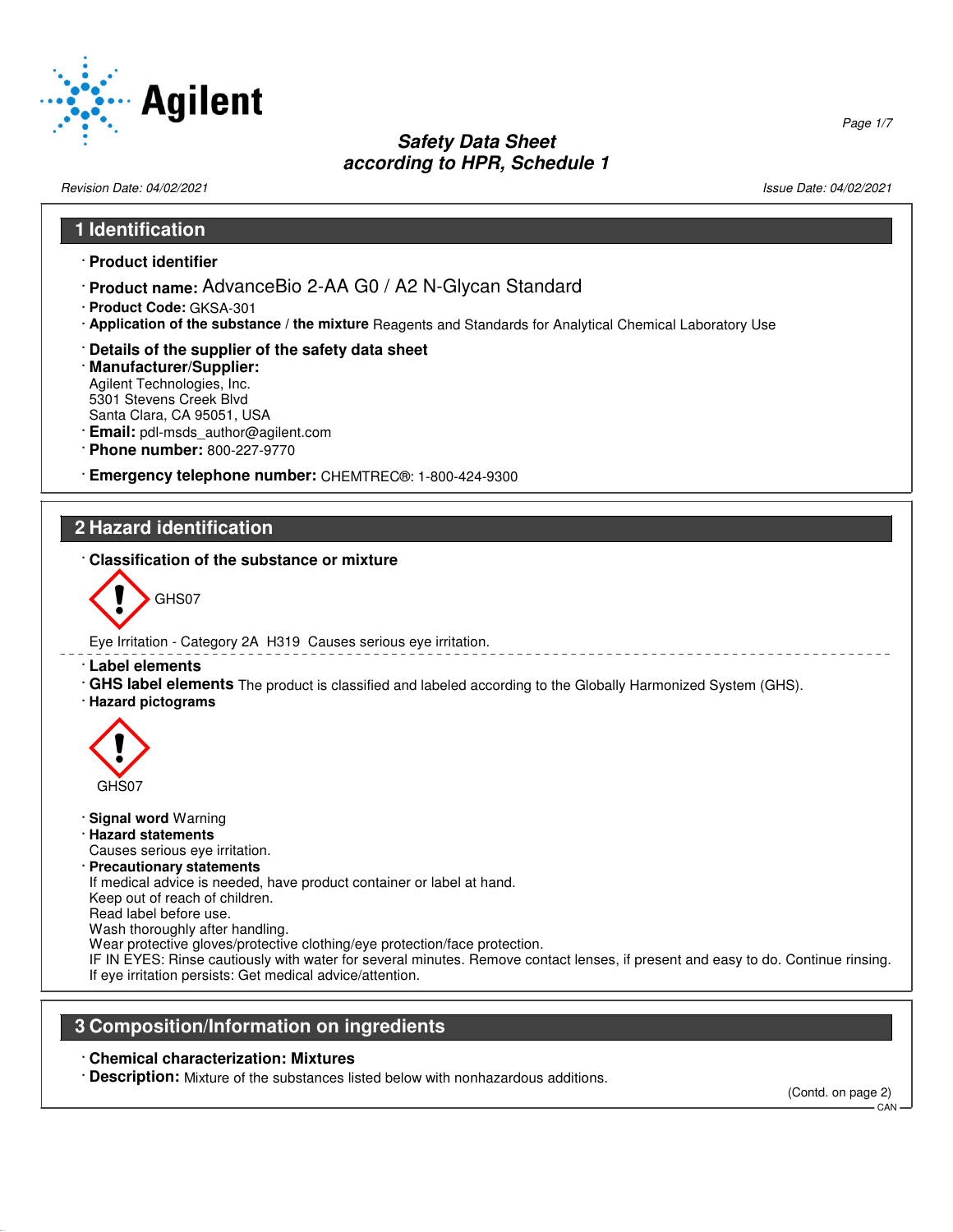Revision Date: 04/02/2021 2012 19:00 19:00 19:00 19:00 19:00 19:00 19:00 19:00 19:00 19:00 19:00 19:00 19:00 1

### **Product name:** AdvanceBio 2-AA G0 / A2 N-Glycan Standard

(Contd. of page 1)

#### · **Dangerous components:**

#### 118-92-3 anthranilic acid 1-50% w/w \*

\* Actual concentration ranges are withheld as a trade secret.

#### **4 First-aid measures**

#### · **Description of first aid measures**

· **General information:**

Symptoms of poisoning may even occur after several hours; therefore medical observation for at least 48 hours after the accident.

- · **After inhalation:** Supply fresh air; consult doctor in case of complaints.
- · **After skin contact:** Generally the product does not irritate the skin.
- · **After eye contact:** Rinse opened eye for several minutes under running water. If symptoms persist, consult a doctor.
- · **After swallowing:** If symptoms persist consult doctor.

· **Information for doctor:**

- · **Most important symptoms and effects, both acute and delayed** No further relevant information available.
- · **Indication of any immediate medical attention and special treatment needed** No further relevant information available.

#### **5 Fire-fighting measures**

- · **Extinguishing media**
- · **Suitable extinguishing agents:** Use fire fighting measures that suit the environment.
- · **Special hazards arising from the substance or mixture** No further relevant information available.
- · **Advice for firefighters**
- · **Protective equipment:** No special measures required.

#### **6 Accidental release measures**

- · **Personal precautions, protective equipment and emergency procedures** Wear protective gloves / eye protection / face protection.
- · **Environmental precautions:** Do not allow to enter sewers/ surface or ground water.
- · **Methods and material for containment and cleaning up:** Pick up mechanically.
- **Reference to other sections**
- See Section 7 for information on safe handling.
- See Section 8 for information on personal protection equipment.

See Section 13 for disposal information.

#### **7 Handling and storage**

- · **Handling:**
- · **Precautions for safe handling** No special precautions are necessary if used correctly.
- · **Information about protection against explosions and fires:** No special measures required.
- · **Conditions for safe storage, including any incompatibilities**
- · **Storage:**

52.0.1.1

- · **Requirements to be met by storerooms and receptacles:** No special requirements.
- · **Information about storage in one common storage facility:** Not required.

(Contd. on page 3) **CAN**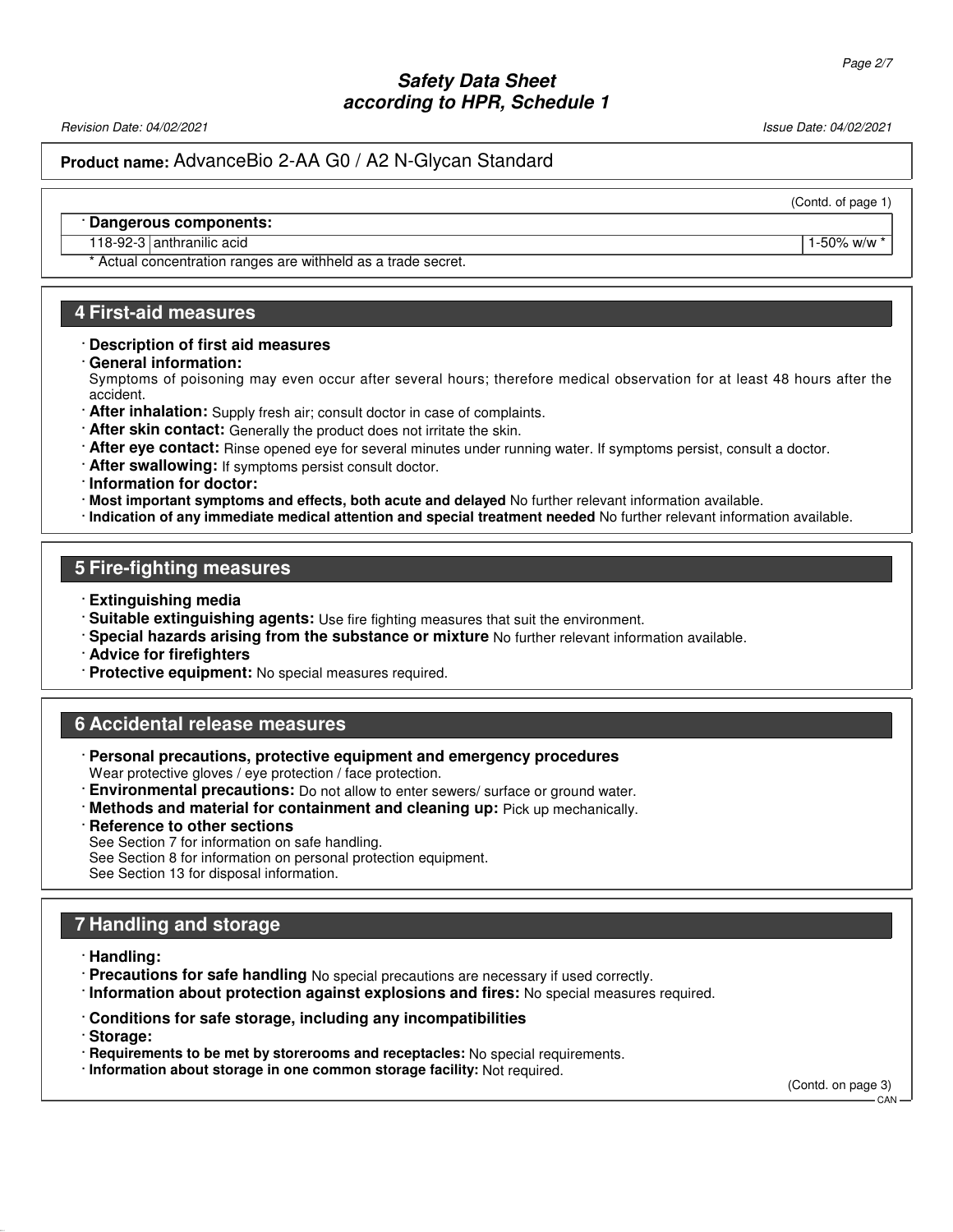Revision Date: 04/02/2021 2012 2021 2022 20:30 20:30 20:30 20:30 20:30 20:30 20:30 20:30 20:30 20:30 20:30 20:30 20:30 20:30 20:30 20:30 20:30 20:30 20:30 20:30 20:30 20:30 20:30 20:30 20:30 20:30 20:30 20:30 20:30 20:30 2

## **Product name:** AdvanceBio 2-AA G0 / A2 N-Glycan Standard

(Contd. of page 2)

- · **Further information about storage conditions:** Keep receptacle tightly sealed.
- · **Specific end use(s)** No further relevant information available.

## **8 Exposure controls/ Personal protection**

· **Additional information about design of technical systems:** No further data; see item 7.

#### · **Control parameters**

- · **Components with limit values that require monitoring at the workplace:**
- The product does not contain any relevant quantities of materials with critical values that have to be monitored at the workplace.
- · **Additional information:** The lists that were valid during the creation were used as basis.

#### · **Exposure controls**

- · **Personal protective equipment:**
- · **General protective and hygienic measures:**
- Keep away from foodstuffs, beverages and feed.

Immediately remove all soiled and contaminated clothing.

Wash hands before breaks and at the end of work. Avoid contact with the eyes.

Avoid contact with the eyes and skin.

- · **Breathing equipment:** Not required.
- · **Protection of hands:**

The glove material has to be impermeable and resistant to the product/ the substance/ the preparation.

Selection of the glove material on consideration of the penetration times, rates of diffusion and the degradation

- · **Material of gloves** Wear suitable gloves.
- · **Penetration time of glove material**
- The exact break through time has to be found out by the manufacturer of the protective gloves and has to be observed.
- · **Eye protection:**



52.0.1.1

Tightly sealed goggles

| 9 Physical and chemical properties                                                                                                                      |                                                                                  |                    |  |
|---------------------------------------------------------------------------------------------------------------------------------------------------------|----------------------------------------------------------------------------------|--------------------|--|
| · Information on basic physical and chemical properties<br><b>General Information</b><br>· Appearance:<br>Form:<br>Color:<br>· Odor:<br>Odor threshold: | Solid<br>According to product specification<br>Characteristic<br>Not determined. |                    |  |
| · pH-value:                                                                                                                                             | Not applicable.                                                                  |                    |  |
| Change in condition<br><b>Melting point/Melting range:</b><br><b>Boiling point/Boiling range:</b>                                                       | Undetermined.<br>Undetermined.                                                   |                    |  |
| · Flash point:                                                                                                                                          | Not applicable.                                                                  |                    |  |
| · Flammability (solid, gaseous):                                                                                                                        | Not determined.                                                                  |                    |  |
|                                                                                                                                                         |                                                                                  | (Contd. on page 4) |  |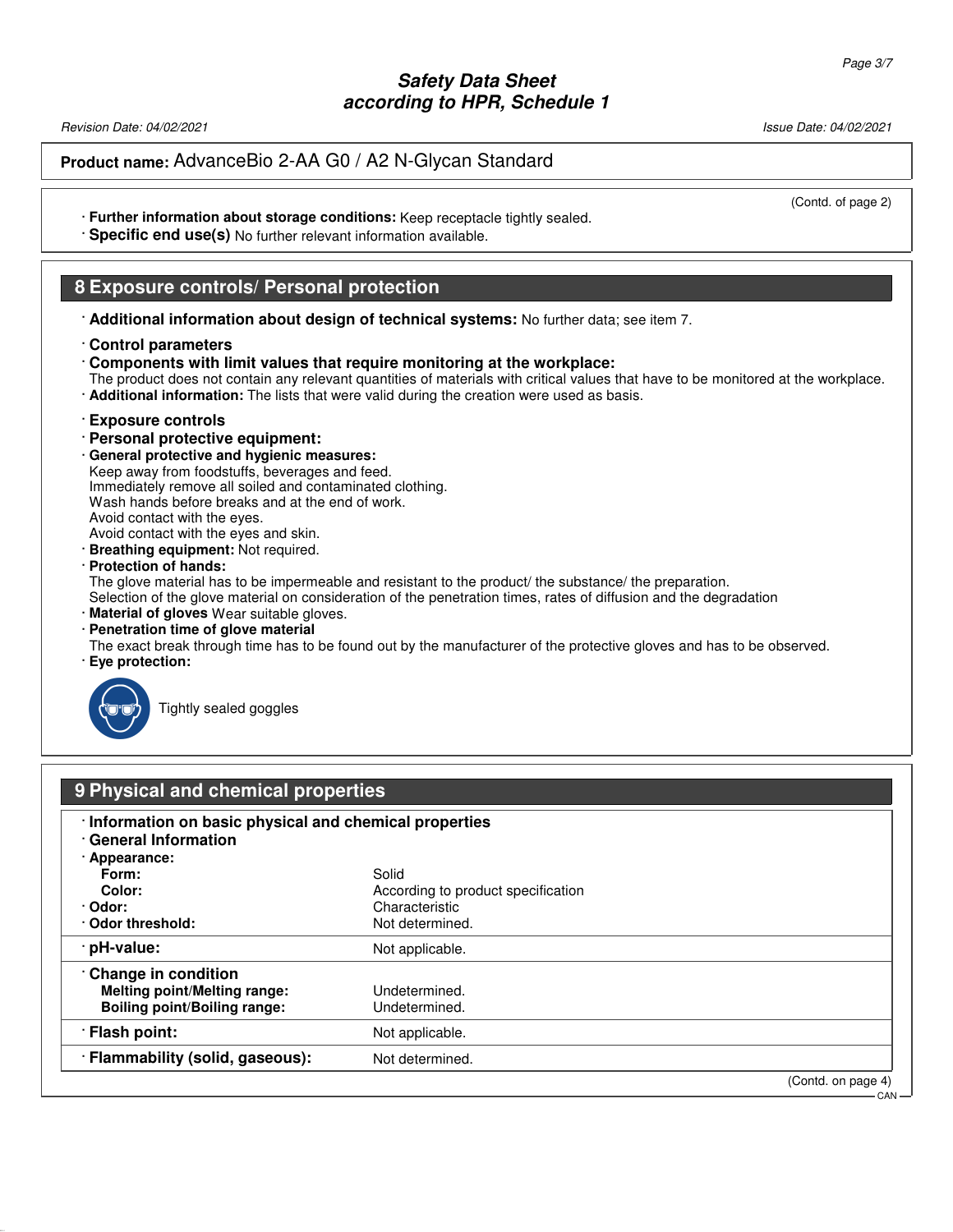Revision Date: 04/02/2021 2012 2021 2022 20:30 20:30 20:30 20:30 20:30 20:30 20:30 20:30 20:30 20:30 20:30 20:30 20:30 20:30 20:30 20:30 20:30 20:30 20:30 20:30 20:30 20:30 20:30 20:30 20:30 20:30 20:30 20:30 20:30 20:30 2

## **Product name:** AdvanceBio 2-AA G0 / A2 N-Glycan Standard

|                                                            | (Contd. of page 3)                            |
|------------------------------------------------------------|-----------------------------------------------|
| · Ignition temperature:                                    | 530 $\degree$ C                               |
| · Decomposition temperature:                               | Not determined.                               |
| · Auto igniting:                                           | Product is not selfigniting.                  |
| Danger of explosion:                                       | Product does not present an explosion hazard. |
| <b>Explosion limits:</b>                                   |                                               |
| Lower:                                                     | Not determined.                               |
| Upper:                                                     | Not determined.                               |
| Vapor pressure:                                            | Not applicable.                               |
| Density:                                                   | Not determined.                               |
| · Relative density                                         | Not determined.                               |
| · Vapor density                                            | Not applicable.                               |
| · Evaporation rate                                         | Not applicable.                               |
| Solubility in / Miscibility with                           |                                               |
| Water:                                                     | Soluble.                                      |
| · Partition coefficient (n-octanol/water): Not determined. |                                               |
| · Viscosity:                                               |                                               |
| Dynamic:                                                   | Not applicable.                               |
| Kinematic:                                                 | Not applicable.                               |
| · Solvent content:                                         |                                               |
| Solids content:                                            | 100.0%                                        |
| <b>Other information</b>                                   | No further relevant information available.    |

## **10 Stability and reactivity**

· **Reactivity** No further relevant information available.

· **Chemical stability**

- · **Thermal decomposition / conditions to be avoided:** No decomposition if used according to specifications.
- · **Possibility of hazardous reactions** No dangerous reactions known.
- · **Conditions to avoid** No further relevant information available.
- · **Incompatible materials:** No further relevant information available.
- · **Hazardous decomposition products:** No dangerous decomposition products known.

## **11 Toxicological information**

#### · **Information on toxicological effects**

· **Acute toxicity:**

52.0.1.1

· **LD/LC50 values that are relevant for classification:**

**118-92-3 anthranilic acid**

Oral LD50 4,549 mg/kg (rat)

- · **Primary irritant effect:**
- · **on the skin:** May be harmful in contact with skin.

· **on the eye:** Irritating effect.

(Contd. on page 5)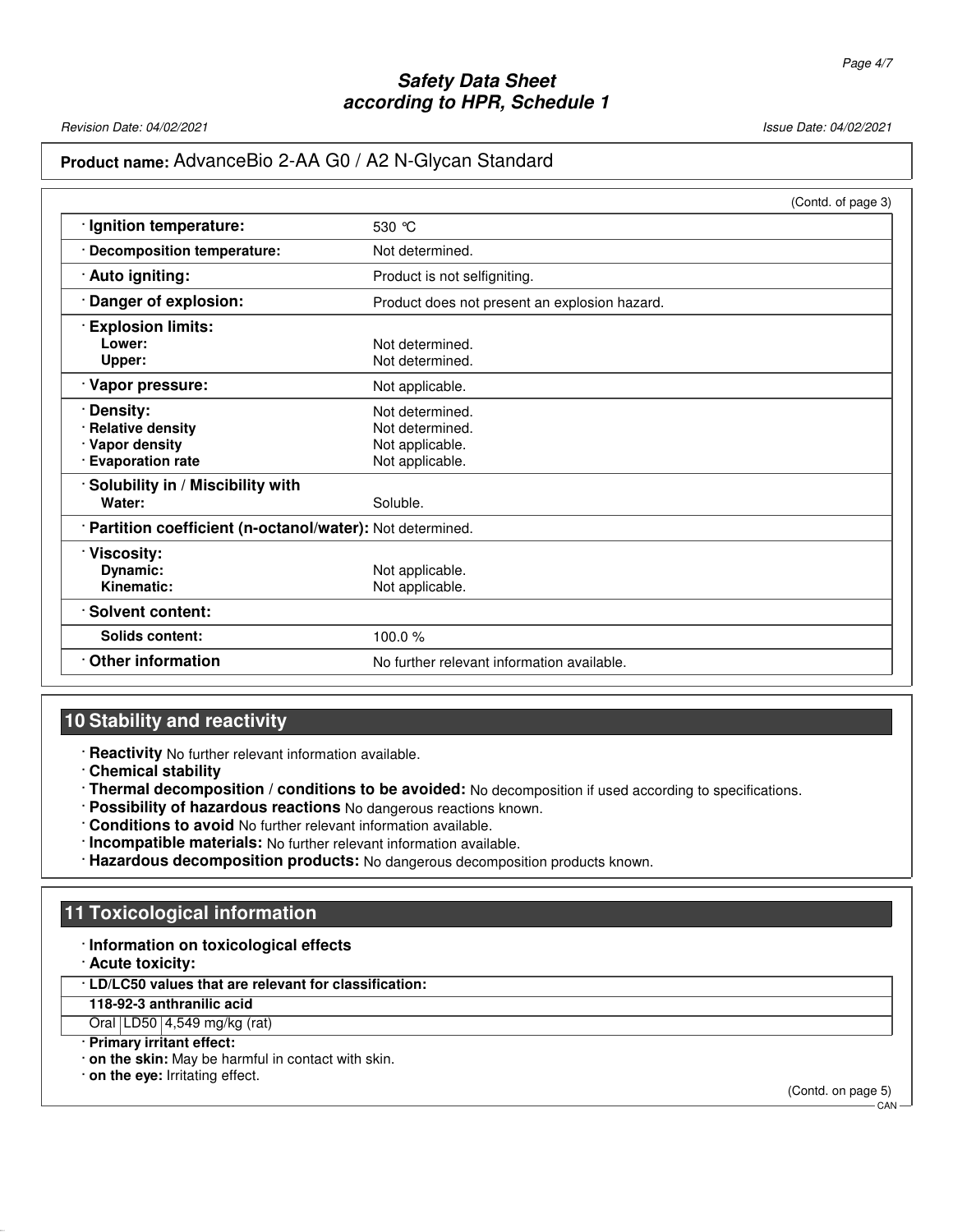Revision Date: 04/02/2021 2021

### **Product name:** AdvanceBio 2-AA G0 / A2 N-Glycan Standard

(Contd. of page 4)

· **Sensitization:** No sensitizing effects known.

· **Additional toxicological information:**

The product shows the following dangers according to internally approved calculation methods for preparations: Irritant

· **Carcinogenic categories**

· **IARC (International Agency for Research on Cancer)**

118-92-3 anthranilic acid 3

· **NTP (National Toxicology Program)**

None of the ingredients is listed.

#### **12 Ecological information**

- · **Toxicity**
- · **Aquatic toxicity:** No further relevant information available.
- · **Persistence and degradability** No further relevant information available.
- · **Behavior in environmental systems:**
- · **Bioaccumulative potential** No further relevant information available.
- · **Mobility in soil** No further relevant information available.
- · **Additional ecological information:**
- · **General notes:**
- Water hazard class 1 (Self-assessment): slightly hazardous for water

Do not allow undiluted product or large quantities of it to reach ground water, water course or sewage system.

- · **Results of PBT and vPvB assessment**
- · **PBT:** Not applicable.
- · **vPvB:** Not applicable.
- · **Other adverse effects** No further relevant information available.

#### **13 Disposal considerations**

- · **Waste treatment methods**
- · **Recommendation:** Must not be disposed of together with household garbage. Do not allow product to reach sewage system.
- · **Uncleaned packagings:**
- · **Recommendation:** Disposal must be made according to official regulations.
- · **Recommended cleansing agent:** Water, if necessary with cleansing agents.

### **14 Transport information**

Not Regulated, De minimis Quantities

· **UN-Number**

52.0.1.1

· **DOT/TDG, ADR, ADN, IMDG, IATA** not regulated · **UN proper shipping name**

**DOT/TDG, ADR, ADN, IMDG, IATA** not regulated

(Contd. on page 6)

**CAN**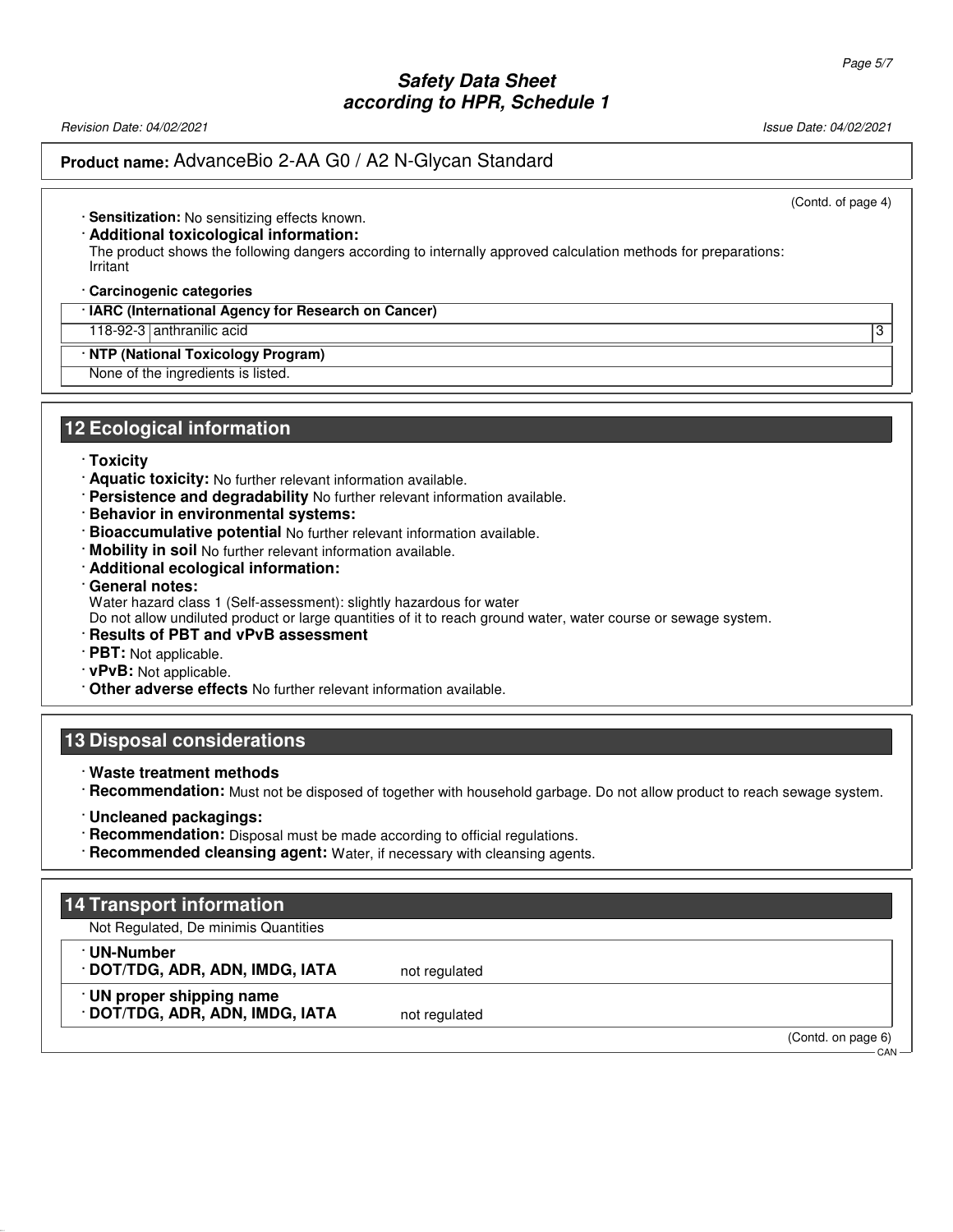Revision Date: 04/02/2021 2020 12:00 2020 2021 20:00 20:00 20:00 20:00 20:00 20:00 20:00 20:00 20:00 20:00 20:0

# **Product name:** AdvanceBio 2-AA G0 / A2 N-Glycan Standard

|                                                                            | (Contd. of page 5) |
|----------------------------------------------------------------------------|--------------------|
| · Transport hazard class(es)                                               |                    |
| · DOT, ADR, ADN, IMDG, IATA<br>· Class                                     | not regulated      |
| · Packing group<br>· DOT/TDG, ADR, IMDG, IATA                              | not regulated      |
| <b>Environmental hazards:</b>                                              | Not applicable.    |
| · Special precautions for user                                             | Not applicable.    |
| Transport in bulk according to Annex II of<br>MARPOL73/78 and the IBC Code | Not applicable.    |
| · UN "Model Regulation":                                                   | not regulated      |

# **15 Regulatory information**

· **Safety, health and environmental regulations/legislation specific for the substance or mixture** No further relevant information available.

| · Sara                                                                                                                                    |               |
|-------------------------------------------------------------------------------------------------------------------------------------------|---------------|
| · Section 355 (extremely hazardous substances):                                                                                           |               |
| None of the ingredients is listed.                                                                                                        |               |
| Section 313 (Specific toxic chemical listings):                                                                                           |               |
| None of the ingredients is listed.                                                                                                        |               |
| · TSCA (Toxic Substances Control Act):                                                                                                    |               |
| 118-92-3 anthranilic acid                                                                                                                 | <b>ACTIVE</b> |
| · Canadian substance listings:                                                                                                            |               |
| <b>Canadian Domestic Substances List (DSL)</b>                                                                                            |               |
| 118-92-3 anthranilic acid                                                                                                                 |               |
| Canadian Ingredient Disclosure list (limit 0.1%)                                                                                          |               |
| None of the ingredients is listed.                                                                                                        |               |
| Canadian Ingredient Disclosure list (limit 1%)                                                                                            |               |
| None of the ingredients is listed.                                                                                                        |               |
| <b>GHS label elements</b> The product is classified and labeled according to the Globally Harmonized System (GHS).<br>· Hazard pictograms |               |



52.0.1.1

· **Signal word** Warning · **Hazard statements** Causes serious eye irritation. · **Precautionary statements** If medical advice is needed, have product container or label at hand. Keep out of reach of children. Read label before use. Wash thoroughly after handling.

(Contd. on page 7)

CAN